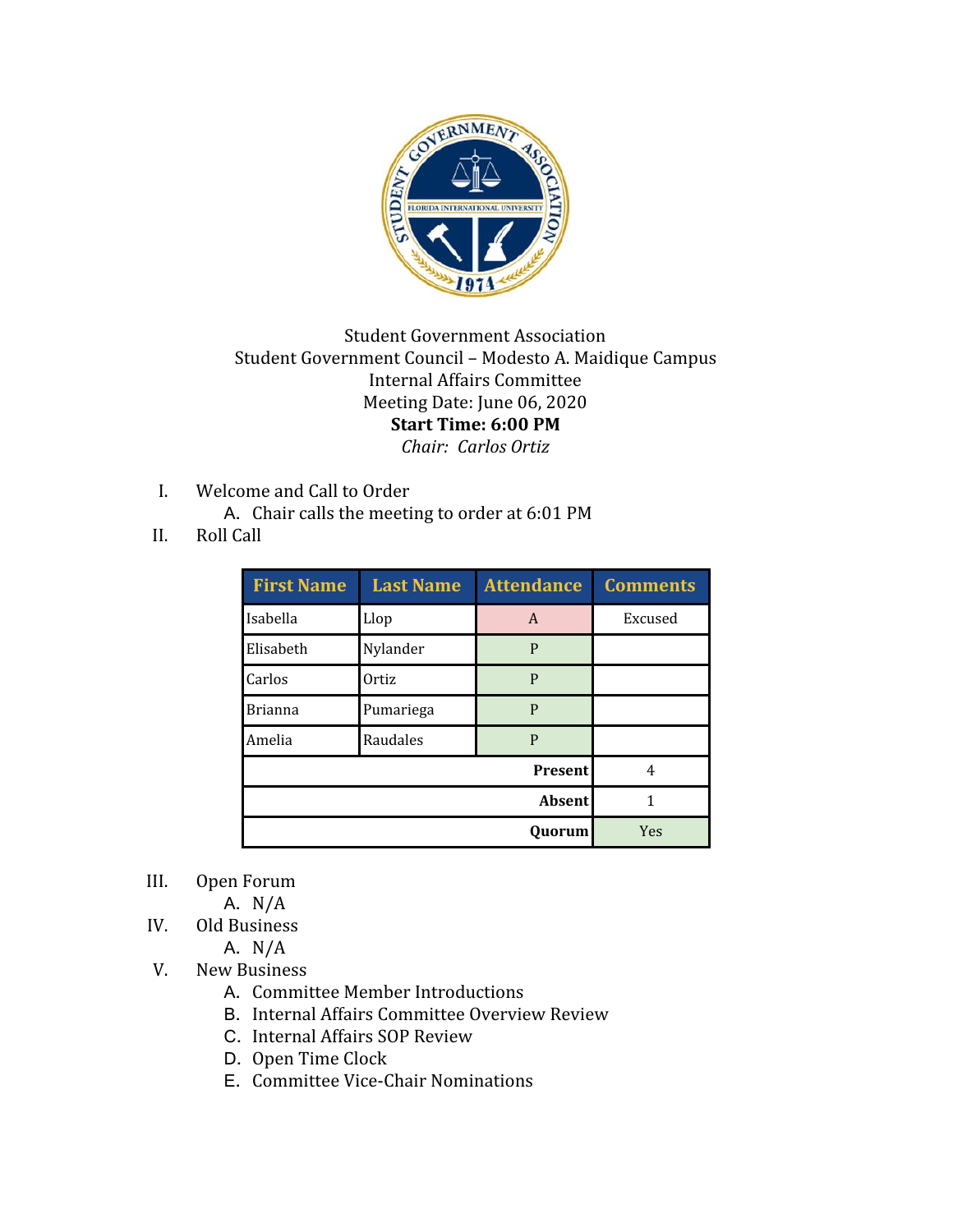- 1. Senator Ortiz motions to open the floor for nominations, Senator Nylander Seconds. Motion passes
- 2. Senator Ortiz nominates Senator Nylander. Senator Nylander Accepts
- 3. Senator Pumariega motions to go into voting, Senator Raudales seconds. Motion passes

| <b>First Name</b> | <b>Last Name</b> | <b>Vote</b> | <b>Reason</b> |
|-------------------|------------------|-------------|---------------|
| Isabella          | Llop             |             |               |
| Elisabeth         | Nylander         | A           | Running       |
| Carlos            | Ortiz            | Y           |               |
| <b>Brianna</b>    | Pumariega        | Y           |               |
| Amelia            | Raudales         | Y           |               |
|                   |                  | Yay         | 3             |
| <b>Nay</b>        |                  |             |               |
| <b>Abstention</b> |                  |             | 1             |
| Pass/Fail         |                  |             | Pass          |

- F. Assignments<br>1. (
	- **Outline of Executive Requirements** 
		- a) Senator Llop to complete
	- 2. Outline of Judiciary Requirements
		- a) Senator Raudales to complete
	- 3. Outline of Legislative Requirements
		- a) Senator Pumariega to complete
- G. Reports and Consequences Bill<br>1. Senator Ortiz and S
	- Senator Ortiz and Senator Nylander to complete
- H. Meeting Dates/Time
	- Senator Ortiz motions to vote on meeting every other week at 6:00 PM on Wednesdays. Senator Raudales seconds. Motion passes.

| <b>First Name</b> | <b>Last Name</b> | <b>Vote</b> | <b>Reason</b> |
|-------------------|------------------|-------------|---------------|
| Isabella          | Llop             |             |               |
| Elisabeth         | Nylander         |             |               |
| Carlos            | Ortiz            |             |               |
| <b>Brianna</b>    | Pumariega        |             |               |
| Amelia            | Raudales         |             |               |